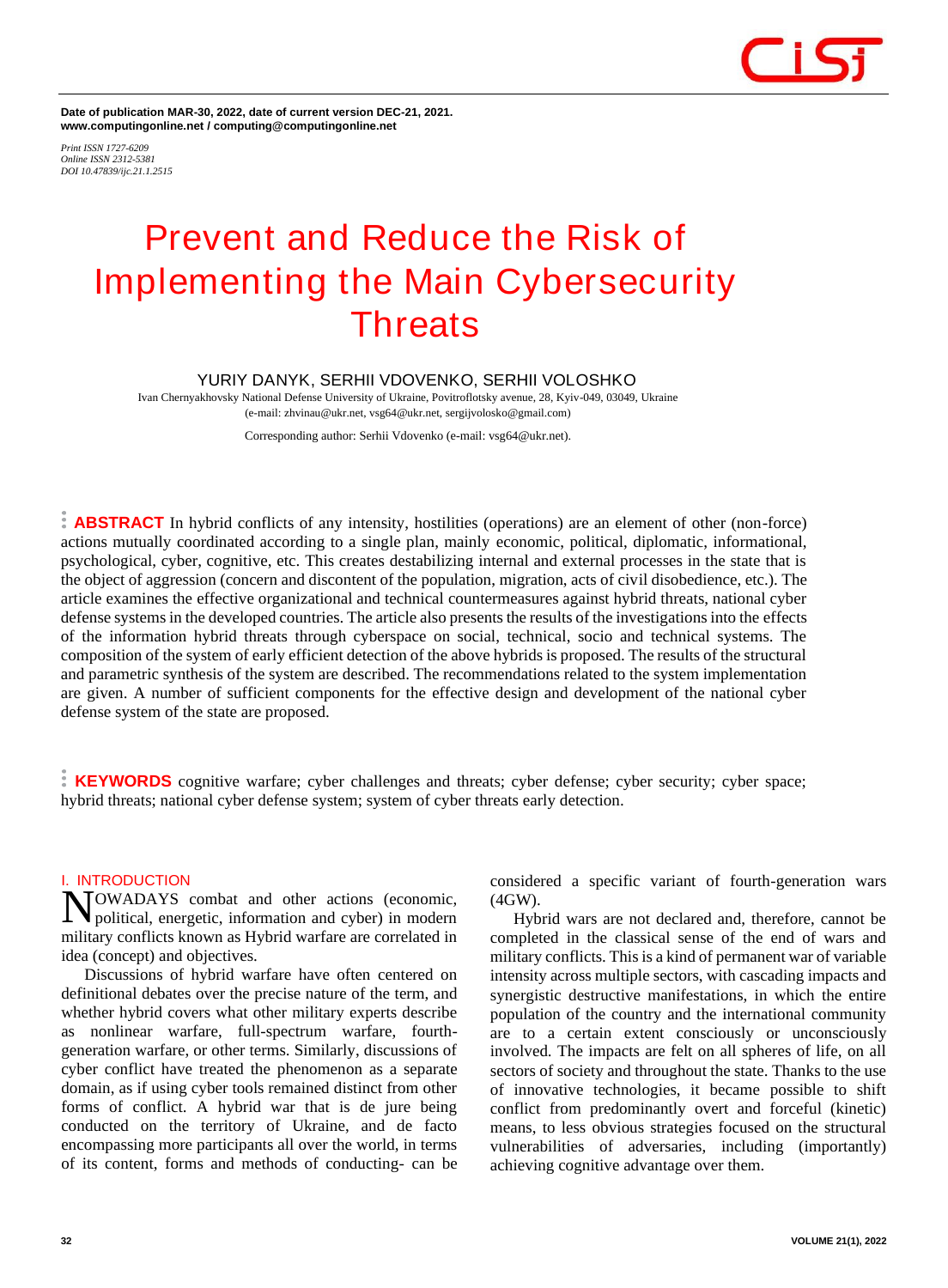The intensive development of innovative technologies has resulted in new highly technological vulnerabilities in all spheres of life activities of the countries. These effects make it possible to take control and dominate over the basic institutions of the country, as well as to succeed in actualizing their interests through the unconventional and cognitive EFFECTS.

The above cited has resulted in the emergence of a new type of wars in which the main part is assigned to unconventional and mostly asymmetric actions, whereas the military intervention can either be absent or have a reserved character. Such warfare [1, 2] was named "information and cyber warfare (conflicts)", and the threats realized in these wars were characterized as hybrid ones [3].

Cyberspace proved the main theatre of asymmetric actions [4]. It is promoted by the fact that cyberspace has an extraterritorial, universal and global character; it is also illadapted to national geographic borders, can serve as socializing surrounding for people of nearly all ages and is constantly expanding. The nature of cyberspace makes it possible for its users to be mobile and act anonymously, and for the source of message (electronic resource) to be reserved or coded. Communication through cyberspace becomes almost momentary. The information flows can be realized through both the dialogue with mass audience, and the possibility of ultimately individual communication. For the time being cyberspace proves to be the most important instrument of shaping the collective and individual consciousness and the system of values [5]. Along with it the impact itself can be efficient, creative, consolidating and at the same time destructive [6].

The analysis of numerous references makes it possible to ascertain that well-known approaches to detecting hybrid effects and vulnerabilities in cyberspace can be focused on somewhat reduced understanding of their nature [8-14].

In reality one can observe the totality of diversified effects through cyberspace. The above results in the formation of target-oriented effects for realizing the goal of the entire complex of measures aimed at implementing hybrid threats. Along with it, the ultimate goal can be realized only on the basis of complementarity and interaction, as well as on the basis of synergy of all planned measures with respect to their cause and effect relationships.

Thus, it is pointed out [15] that in 60% of cases the measures of cyber operations intersect with the measures of electronic warfare, and in 80% – with the measures of signals intelligence. Cyberspace is used for conducting psychological operation and computer network operations, etc.

Along with it, it is not a force impact on the enemy, but the information, cybernetic and psychological impacts that proves the basic means of realizing the objective. These effects are focused on disabling the enemy, promoting the prearranged narratives, controlling the cognitive sphere on the emotional, moral, cultural and mental levels; forming the system of stable stereotypes and the perception of reality in their context; the critical elements of crisis situations in

Under the crisis situation (CS) one can understand the totality of conditions and circumstances created by implementing the information, psychological and cyber threats (terroristic, economic, military, diplomatic, ideological, technological, etc.) which are focused on the critical elements on the infrastructure of the state, society, its leadership and security sector, technical and ergatic components of management system (of the state, critical objects, troops and weapons) which bring about the drastic worsening of all indices of the functioning of objects and entities, taken both separately and in totality, up to the complete disturbance (failure) in the activities, including the accompanying profound systems disturbances in the state life activities.

The efficient counteraction to the crisis situations in cyberspace can be obtained by means of the operative detection, defense and active counteraction to the information hazards of a hybrid origin in cyberspace.

That is why of primary importance is the early detection of hybrid effects which create the prerequisites for the emergence of crisis situations on the basis of analysis and prognostication of short-term, middle-term and long-term aftereffects from impacts revealed and effects displayed, which in its turn requires the introduction into practice of substantiated indicators and indices of the destructive activity in cyberspace, the synthesis of methods, models and algorithms of its integrated monitoring and the availability of the corresponding specialized systems.

The shift away from the devastating actions to the ones with mostly functional and structural impact on the adversary has become possible due to the innovative technologies. And the most important thing is reaching cognitive advantage over the adversary. Studies have shown that the cognitive confrontation has become the integral part of contemporary and future wars and armed conflicts both inter- and intrastate ones and between different geopolitical and regional actors. The cognitive element plays an exclusive role among factors that form and cause armed conflict, influence on its course, results, intensity and implications. That is why the contemporary wars and, especially, the wars of the future are fought for the cognitive sphere of the community (society, social groups, people, and population) and for the control over the cognitive sphere. The cognitive impacts can be deliberate and accidental, comprehensive and multi-pronged, of general orientation or targeted. They can be directed at the entire society or on its part, or even on the individuals. They can also be focused on short-term or long-term effects, immediately or after the latent phase, with or without the variation of values, etc. In the contemporary context the conflict participants seek to gain control over the cognitive space, that covers the perception, awareness, beliefs, understanding and values, the intellectual environment of individuals, social groups and society as a whole, where the decision-making process takes place. That is why the main result of the successful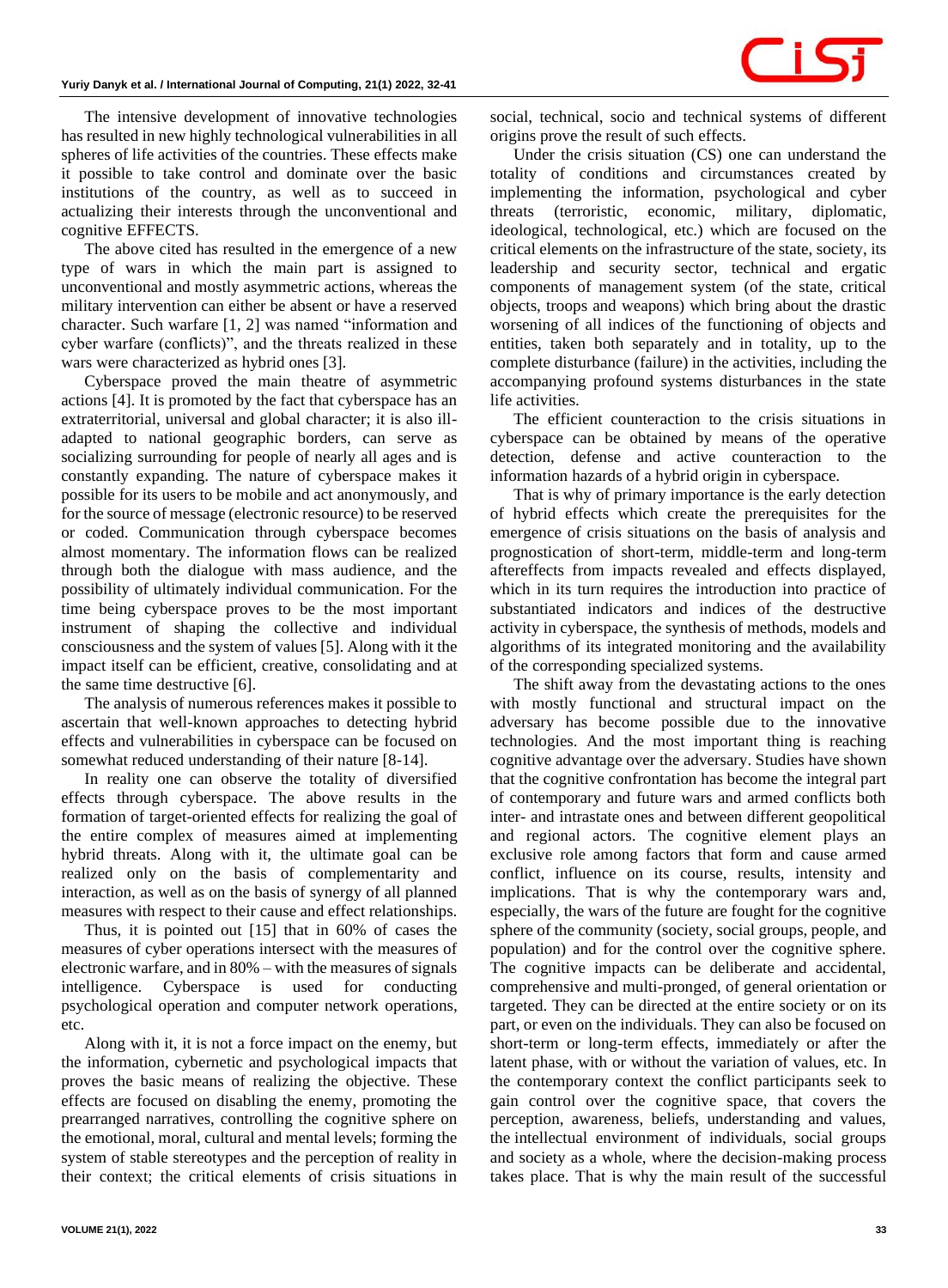# Ci S

cognitive impacts is the change of the model of the world and how it is perceived by the individual, social groups and by the entire society. It gives the possibility to take over and to carry out the external control on the emotional, spiritual, cultural, philosophical and mental levels with the creation of persistent stereotypes that influence the perception of reality. The particular problem in this context is the imposition and promotion of the wrong scientific, state, military theories, paradigms, concepts, strategies that can be effectively implemented and promoted through the scientific and educational institutions. To that end all available opportunities of strategic communications are used, the informational, psychological, cyber and other activities (actions, operations, etc.) are conducted. These activities are directed at the parties to a conflict, the population of participating countries and the world community. The specific feature of such activities is the fact that even if they are conducted by the state actors in a planned and coordinated manner (that is usually not the case) they take place amidst the chaotic deliberate and accidental impacts of all other actors. It transforms into the cyber-informational and cognitive variant of the "war of all against all" (in the cyber and informational space). Eventually, as it is shown in the research, the objects of the cognitive actions are directed at, can be not only induced into the cognitive resonance or dissonance, but also get informationally and cognitively injured, achieve the cognitive borders of perception (inability to perceive the cognitive impacts safely), partial of full cognitive disorientation and even to the cognitive collapse with further transformation into the state of cognitive aggression, depression, disappointment in everything and apathy.

To date the forecast future destructive activity in a cyberspace, that is characterized by diversity and complexity, jointly with asymmetric ness of actions, result in the origin of chain and synergetic destructive effects in different, associate on a cyberspace, spheres influencing on all aspects of everyday life and national security.

Nick Harvey, Minister of the Armed Forces of the United Kingdom (2010-2012), in an interview with The Guardian 31.05.2011 stated: "Cyber weapons now an integral part of Britain's armor". He also said: "Cyber operations will be part of the battles of the future, which will be conducted in parallel with more traditional naval, ground and air space operations. Cyber weapons will become an integral part of the state's arsenal".

To prevent, timely detect destructive cyber impacts, assess risks and effectively counter cyber threats, cybersecurity systems of various levels (or state, departmental, object (especially for critical infrastructure), strategic and tactical in the military sphere) are created in which complex organizational and technical measures are implemented.

At the same time, adequate and prompt response to the challenges and threats associated with innovative developments of software and hardware and methods of cyber-social actions used for destructive actions in

cyberspace and through cyberspace are of particular importance.

To do this, cybersecurity systems must have adaptive properties and the ability to transform and reorganize, in accordance with changes in technologies, forms and methods of destructive cyber actions.

This leads to the need for constant development of methodological and technical solutions and tools, forms and methods of combating cyber threats, as well as organizational and technical measures to meet the challenges and threats of the present and future [1-5].

#### **II. ORGANIZATIONAL MEASURES FOR STATE CYBER SECURITY SUPPORT**

In the modern conditions a considerable part of conflicts and confrontations between the states and non-state actors are shifting to the cyberspace.

Given the experience of hybrid conflicts and local wars, in which there was confrontation in cyberspace, we can identify the following main forms of cyber action: cyberattacks, cyber actions, cyber operations and cyber campaigns, among which a special place is occupied by cyber operations.

Cyber operations as a specific type of confrontation can be characterized by the following features:

- cyber operations take place in a cyberspace which is real and can be considered as an area of confrontation as any other type of space: cosmic, marine, air and ground;
- most cyber operations are asymmetric (for example, the state with the small army is able to inflict serious losses to the state which has considerably bigger armed forces);
- the consequences of cyber operations in a cyberspace have a direct or mediated effect on all spheres of life in the state and the processes of globalization, which take place in the world (economy, finances, weapon and armament control system, industry, etc.);
- cyber operations affect the cognitive and emotional processes in the society, adequacy of perception and rightness of evaluation of the ongoing events, as well as the quality of decisions made;
- cyber operations do not have the unique generally accepted strategy and are characterized by the large degree of vagueness in relation to tasks, place and time of their lead through;
- it is quite difficult to recognize the targeted or spontaneous cyber operations in real life;
- the conduct of cyber operations in a cyberspace needs creation, implementation and support of the effective system of cyber security. The key elements of such system might be strength and capabilities of cyber intelligence, which according to the areas of responsibility are united under the auspices of a single state interdepartmental coordinating body with the involvement of public, business, educational and scientific component, etc.;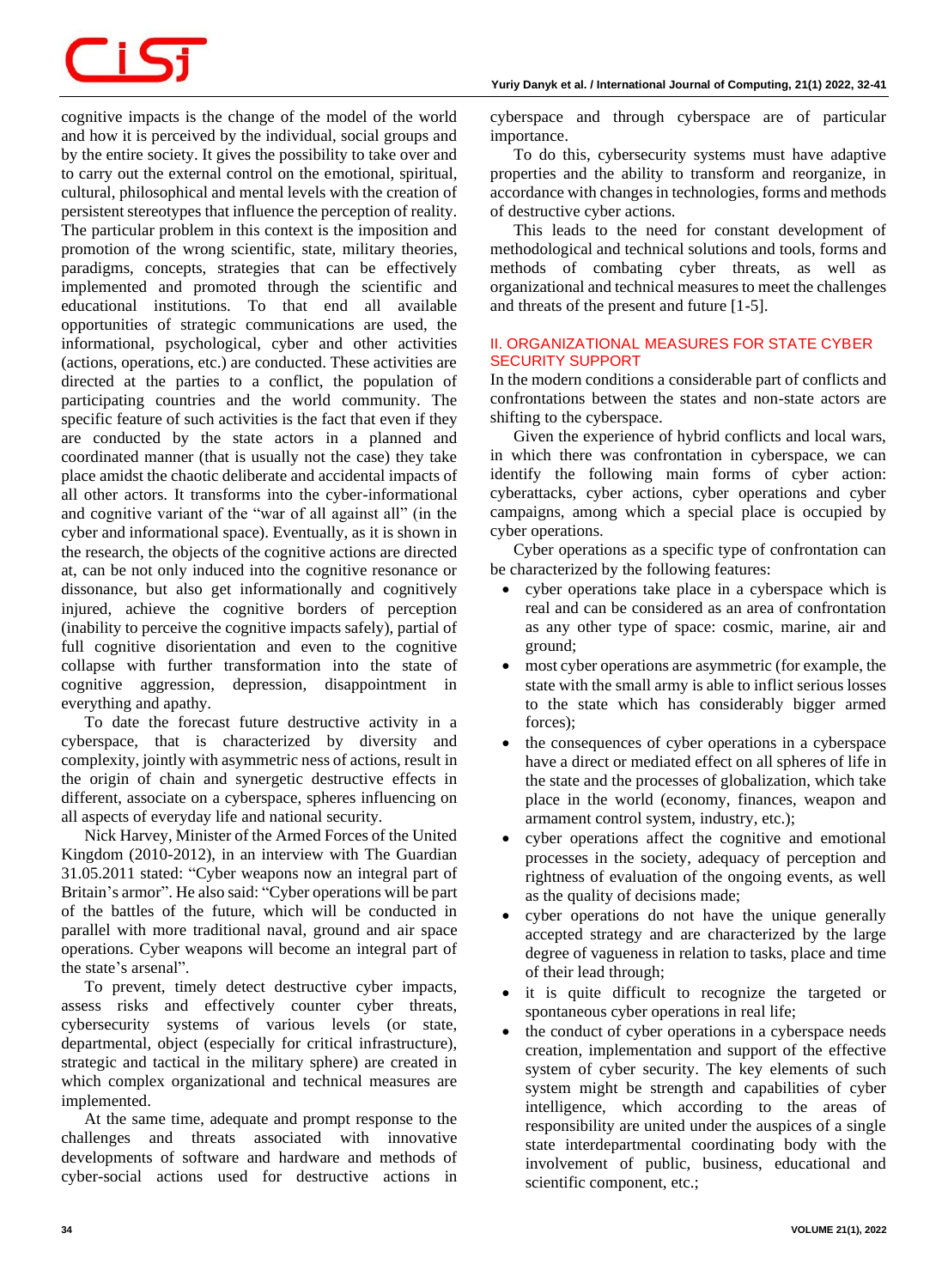- cyber operations are limited by boundaries of cyberspace and not by geographical borders or time;
- cyber operations unlike other types of military operations are carried out by the opposing parties discreetly and have a high degree of anonymity;
- as a rule, it is difficult to analyze and detect the source of cyber operations;
- cyber operations are based on methodology of integrated application of all existing strength and capabilities, support capabilities or any means related to their use.

Successful achievement of cyber operation goals and qualitative decisions in cybersecurity and cyber defense domain, are directly connected to the fact that their actors are aware of all spectrum of necessary and sufficient conditions for their successful implementation. Consequently, during the cyber operations their goals and tasks, forms and methods of implementation can change and diversify.

Therefore, in order to provide effective cyber security and cyber defense of the state, it is necessary to carry out the following according to a single plan:

- to form and implement the state policy, conceptions, strategies, programs on information security, cyber security and cyber defense; to form and implement the policy of the Ministry of Defense and the Armed Forces in a cyberspace;
- to implement the measures on creation and development of information and cyber systems and resources in the Armed Forces;
- to coordinate the actions of information and cyber security actors; to develop the standards of specialists training on information security, cyber security and cyber defense; to organize the co-operation and implementation of measures (including the preparation of the state to the cyber defense) with structural subdivisions of other central executive institutions and international partners on matters of cyber security and cyber defense;
- to organize and maintain cooperation with the computer emergency response team and computer security incident response team (CERT/CSIRT); to plan and coordinate the management of actors activity in a cyberspace according to a single plan and to control their actions; to monitor and analyze the cyber incidents, destructive informative and cognitive actions in a cyberspace; to detect the vulnerabilities of friendly and enemy cyber systems through the cyberspace and effectiveness of the cyber defense;
- to plan, organize and coordinate the intelligence (Cyber Warfare Intelligence), defensive (Defensive Cyber Warfare) and offensive (Offensive Cyber Warfare) operations in a cyberspace (Cyberspace Operation) and cyber operations (Cyber Operation); to organize and co-ordinate the cybernetic, electronic, network, informative, cognitive and psychological operations in a cyberspace (including social networks).

It should be also mentioned that the profile structure can unite all existing units that are involved in resolving the issues of the cyber defense in a single system for their effective actions under a unified leadership and, with a single design and plan. The absence of profile structure constrains the national system formation for ensuring cyber security in the defense sector.

Global experience shows for the troops the only way to fulfill the tasks effectively and to make full use of armaments is bringing them together into a single structure (according to the area they operate or to the armaments and equipment they use) with the rational command and control system from the strategic to the tactical levels. As an example – the development of aviation and the wide-spread proliferation of tanks and air-defence systems in the beginning of the 21st century raised an issue of establishing appropriate institutions and their governing bodies. It is known that before these systems rational command and control systems were created the effectiveness of forces and resources application had been extremely low.

According to this principle the Cyber Command that was finally formed in 2009, included the structures that are responsible for: operations in the computers, networks, electromagnetic spectrum of radiation, information and psychological operations, organization of the technological types of intelligence, provide the communication and the cryptology protection of the information, take part in the deception operations.

The basic trend of its creation was the integration of different directions of activity that are related to the cyberspace (and the relevant subdivisions) into the single structure. This structure is in charge of the cyber defense according to the goal, tasks, appropriate forms and methods of security in the military sphere.

Thus, in the USA in the "National Defense Authorization Act" for 2018 for the US Ministry of Defense the task is set to centralize the command and control system of all the forces and capabilities, that are related to the cyber defense, active measures in the cyberspace and other operations in the computers' network, electromagnetic spectrum of radiation, information and psychological operations, the technological types of intelligence, etc. Following this typical structure the Cyber and Information Space Command was established in 2016 in Germany. New Command has the status of the separate armed force that includes the joint units and subdivisions of SIGINT, EW, information and psychological operations, information and technical support (communication), etc. Nowadays the cyber commands are similarly established in many countries of the world as well as the NATO cyber command. In Ukraine this issue is being addressed now. According to the existing legislation the preparation of the country to repel aggression in cyberspace (cyber defense) is one of the main tasks that are set forth for the Ministry of Defense and the Armed Forces of Ukraine. Different structural subdivisions on the different levels of command are responsible for the fulfillment of the cyber defense tasks that are combined by their content and area.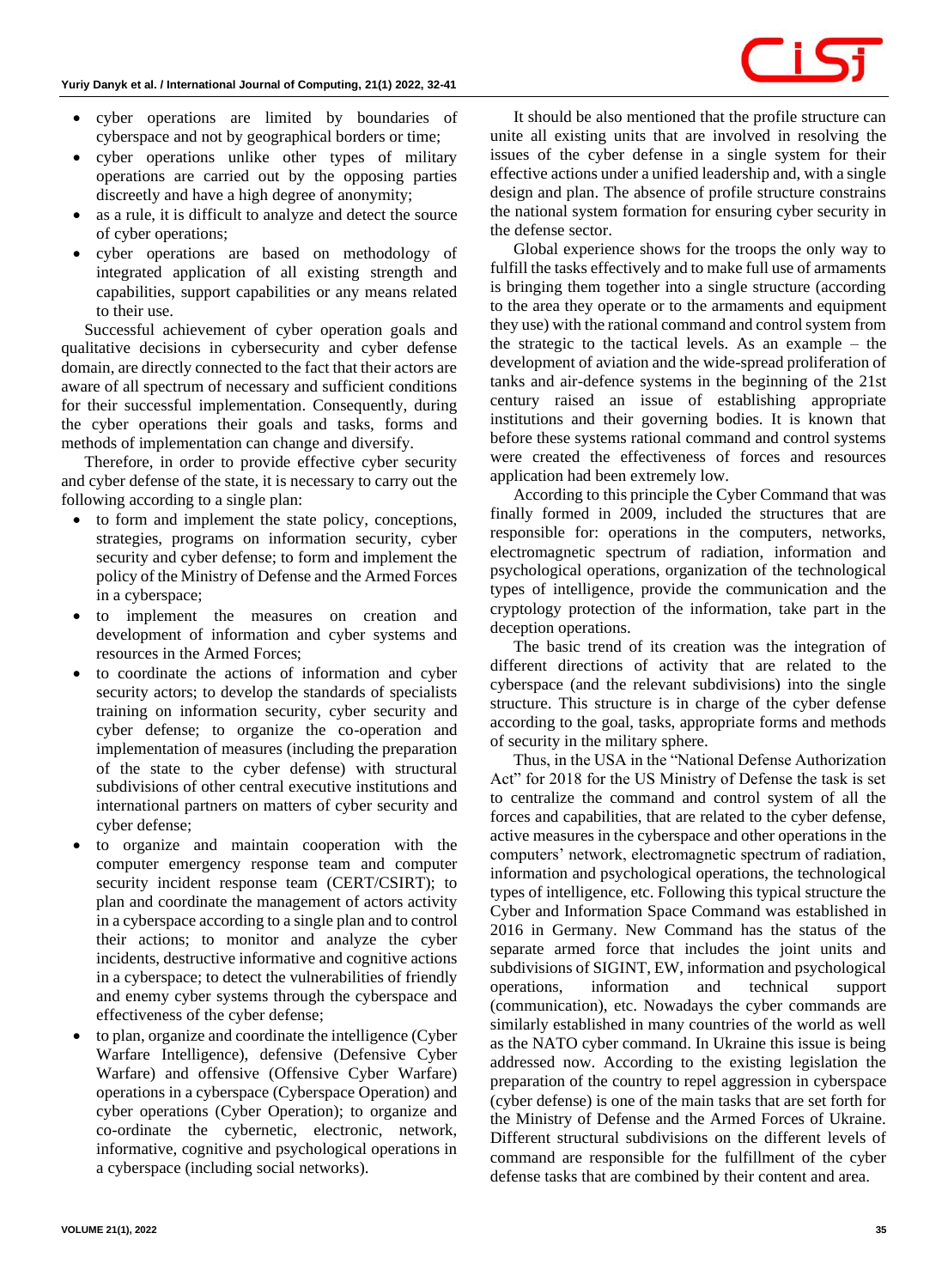#### **Yuriy Danyk** *et al.* **/ International Journal of Computing, 21(1) 2022, 32-41**

## **TIS**

After the adoption of the Law of Ukraine on the main principles of the cyber security in Ukraine in October 2017 the new task was set forth for the Ministry of Defense and the General Staff of Ukraine as to the measures to provide the cyber defense of critical information infrastructure in a state of emergency and in the case of martial law.

The above-mentioned requires the creation of the cyber defense system that will provide the coordinated management of all its components. This system needs the appropriate governing body that from the point of view of the structure, tasks and functions is similar to the corresponding governing bodies of NATO membercountries. This body is intended for the realization of the unified policy and the strategy of actions of the Defense Ministry and the Armed Forces of Ukraine in information and cyber space; organization and coordination of measures as for the cyber space and the protection of state's critical information infrastructure; control of the cyber defense forces under the crisis situations, the specific period and in the case of martial law.

This body that deals with the information and cyber defense security should solve the following tasks:

- participation in the formational and implementation of the state policy in the cyber defense sphere;
- the formation and the implementation of the policy of the Ministry of Defense and Armed Forces of Ukraine as for the actions in the cyberspace;
- the participation in taking measures as for the creation and development of the information systems and resources in the Armed Forces of Ukraine;
- the coordination of actions of the cyber security subjects of the Ministry of Defense and the Armed Forces of Ukraine;
- participation in the development of the training standards and the cyber security specialists preparation that are contracted by the state;
- the organization of cooperation and conducting the activities (including as for the preparation of the country to the cyber defense) with the structural subdivisions of other central bodies of executive power and with international partners on the cyber defense issues;
- the support of the interaction with computer's incidents response teams (CERT/CSIRT) of other governing bodies;
- planning and arranged management of subjects activity in the cyber space based on single idea and plan. The control and coordination of their actions;
- monitoring and analyses of the cyber incidents and the effectiveness of cyber security system activity, finding out the vulnerabilities in own and adversary's cyber systems.

To that end the following departments in the information and cyber security governing body should exist: the cyberspace monitoring; the cyberspace protection; active measures in the cyberspace and cyber operations.

The set of organizational measures to ensure cybersecurity at the state level should take into account the improvement and development of legislation, standardization and certification, educational, scientific and industrial activities, public-private partnerships in information and cybersecurity, as well as their comprehensive and rational resource provision.

It is necessary to determine the set of critical infrastructure facilities, cyber threats to these facilities and the risks of their implementation, as well as to take measures to improve the forms, methods and techniques of their timely detection, prevention, counteraction and neutralization.

The main issues are the training of specialists and scientific support, without which all other issues cannot be solved rationally.

Analysis of the training of cybersecurity specialists for the state economy and the security and defense sector of Ukraine showed problems in the organization and implementation of training and its quality, as well as the lack of a common methodology, standardization and unification of basic aspects of training.

The reason for the low quality of education on cybersecurity is often insufficient capacity (financial, technical, methodological, personnel, etc.) of educational institutions to train specialists in this specialty and conduct research, duplication of structures with related areas and objectives, irrational waste of financial, logistical and human resources.

In the security and defense sector, the issue of concentration of specialists, resources, and all efforts in a single dedicated specialized educational and scientific institution in high-tech defense areas, which are united by their attitude to cyberspace, information, cybersecurity and cyber defense is also unresolved. As a result, organizations face the problem of insufficient staffing, in the absence of a systematic approach to training for this area.

It is established that in order to increase the efficiency and quality of training of cybersecurity specialists there is a need to develop and improve the existing training system, guidelines, methodological support for training, elimination of differences in views on goals, objectives and content of training in general. Moreover, the provision of standardization and the creation of a rational system of education, scientific and scientific and technical activities in this area will ensure the proper quality of research and training of cybersecurity professionals.

#### **III. TECHNICAL MEASURES FOR STATE CYBER SECURITY SUPPORT**

Technical measures to ensure cybersecurity at the state level, as research has shown, should include addressing the issues of timely provision of all government agencies and structures with modern hardware and licensed software products, the availability of comprehensive information security systems, hardware and software to detect malware, fix and identification of cyber incidents.

Existing cyber polygons should be integrated into a single system, with the possibility of their use, both for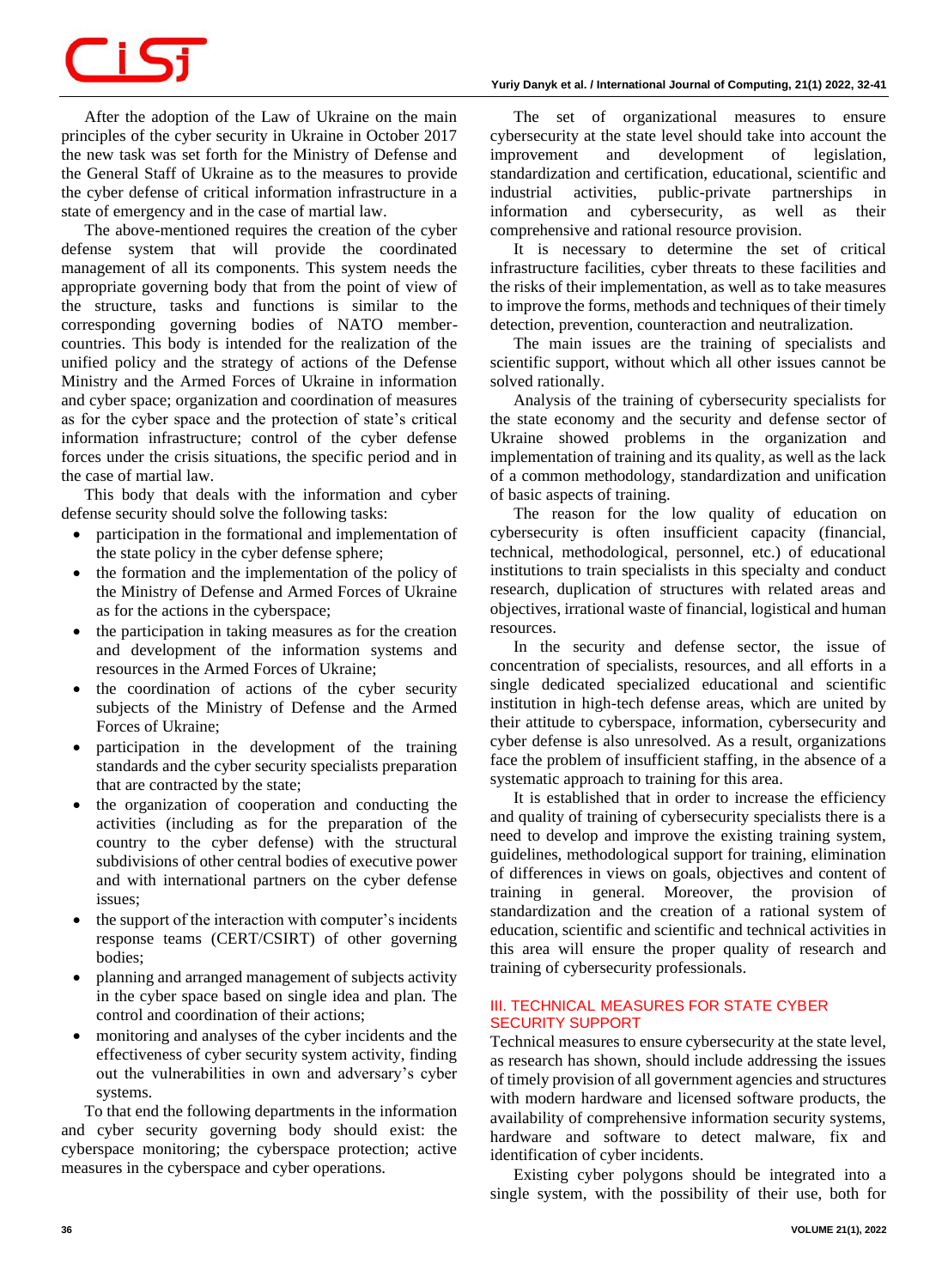research and training with the integration of modeling bases. Establishment of a system of constant automatic control of the national segment of cyberspace, both its technical and socio-technical components, development and implementation of new approaches and tools for finding and identifying vulnerabilities in information and cyber infrastructure with continuous software improvement and implementation, for this purpose, machine learning and artificial intelligence products.

At the same time, technical means must provide permanent collection, processing, generalization, systematization and analysis of information about destructive activity in cyberspace, sources of threats, forecasting the situation, protection of social Internet services (video services, GeoServices, etc.).

A special danger, as studies have shown, is the occurrence of chain effects during cyberattacks on various objects and resources.

Destructive impacts are usually accompanied by chain effects and synergetic consequences in all spheres of everyday life. It provokes systematic destabilization of all spheres of everyday life of the population and the state as whole, which are the object for aggression.

After the attack on the Ukrainian power grid, American officials from the Department of Energy, the Department of Homeland Security, the FBI, and the North American Electric Reliability Corporation stepped up their activities, recognizing the need to use this situation to understand the tactics and practice of the aggressors, forecasting the types of future cyber attacks, and developing effective protection measures against them [14]. Collaboration with Ukraine on countering these threats is also considered a critical element of the United States cyber defense.

In modern conditions, the cyber impact on objects of influence is usually accompanied by chain effects that propagate a destructive wave on interacting objects and systems. It is often carried out using strategies and technologies of dispersed-focused actions.

The issue of identifying and resisting the complex dispersed-focused information-cyber impacts with chain effects on various spheres of activity of the state and society at this time is vital and crucial for ensuring the national security of any state.

The chain effect can be explained by the appearance of great number of negative consequences as a result of cyber impact on other spheres and objects related to the target object of the cyber attack. It gives birth to second waves of destructive effects, which provoke even more systematic destructive consequences of the cyber impact.

Analysis of cyber attacks on Ukraine showed the main components of every cyber attack: goal, content, organization, strategy, tactics of realization, main and chain effects, its results and consequences.

Cybercrime actions can be carried out sequentially, simultaneously and sequentially, in parallel, using methods of organization of dispersed-focused actions. Dispersedfocused actions involve cyber impacts on the most vulnerable elements (objects) of the infrastructure. A set of simultaneous and (or) sequential cyber impacts provides synergetic effect on unpredictable places (elements, systems, spheres), which may not be closely related to target object of cyber attack, but will be influenced due to dispersed cyber impact. This method works on design of hybrid cyber attacks with chain effects. It disperses a destructive wave on interrelated objects and systems, having a negative cyber impact on several spheres at once. Cyber impacts can be implemented synchronously/ asynchronously, complex, simultaneously or sequentially. But at the same time, the damage to the objects of influence is systematically destructive and most effective, according to the criterion "efficiency-time-cost". A combination of research and combat analyses indicates that cyber-related actions and information warfare are increasing in both scope and importance for war fighters. In this context, hybrid warfare and its use of cyber assets is one of the most important factors for understanding the future arc of conflict. Combat actions in Ilovaysk and Debalcevo in Ukraine were preceded by a significant burst of activity in information space. Negative information on key authorities of Armed Forces of Ukraine and government representatives was spread widely (usually outbursts of negative information in the Internet preceded the start of new combat campaign) [17]. A common tactic identified by Duggan as cyber aggression, coupled with disinformation from proxies and false fronts on the internet [21].

Information and psychological operations (actions) of the enemy in cyber space require the use of different Internet resources. The content analysis and modeling in Infostream system concerning actions in Debalcevo in February 2015 illustrate the amplitude fluctuations of quantity critical to the spread messages [17].

Media analysis has demonstrated the significant consequences that can result from the mass usage of widespread, negative social political information campaigns. First, cyber aggression against key figures in government is expected to encourage the widening range of negative information streams in order to aggravate existing civil mistrust and anti-government behavior. When it is extended into social media, the spread of false and malicious information encourages behavior and beliefs that would normally be kept in check by existing social mores and civic expectations. Even if information does not create a conscious change in beliefs, it can impact the interpretation of future information by providing effective anchoring and priming media [18]. This can aid a domestic aggressor wishing to influence the course of the conflict in order to weaken support for the target government. In some cases, such information warfare can take the place of kinetic operations, undermining defensive campaigns before they even need to begin.

Cyber aggression often conceals its actors and motives, shrouded by technological methods that can mask their manipulative goals. The methods of concealment include anonymous claims to authority, news items manipulated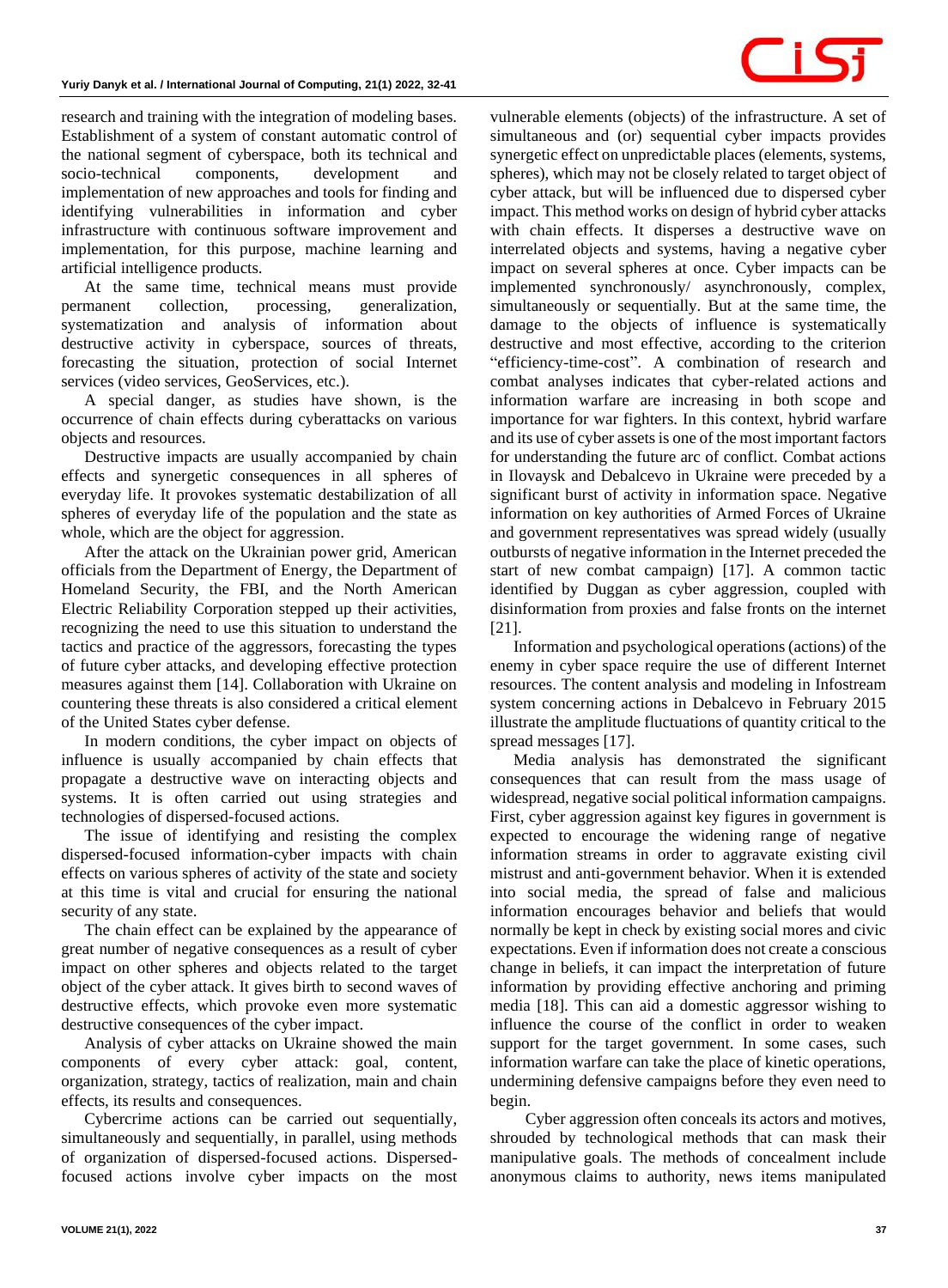### -15

with half-truths, repetition of messages, information overload, cyber-pseudo operations (government posing as insurgents), sock-puppeting (government agents playing the role of online commentators), and astro-turfing (creating of false grassroots movements).

The use of cyber assets has been a form of force projection that helps initiate crises far ahead of and beyond the front lines, creating forms of more complex crises that affect energy infrastructure, banking systems, and political leadership, not solely armed forces fighting on the front lines. Again, the extension of traditional military conflict is not a new strategy, but new technologies have been able to provide both the means and vulnerabilities to allow such operations at a scale not often witnessed before, and with a smaller investment in resources on the part of the aggressor.

Studies and research have shown that with the current and ever-increasing intensity of cognitive effects on society in cyberspace and through cyberspace, it is necessary to ensure their timely detection and rapid response to them.

It is expedient to solve this task comprehensively at the international, state, regional and local levels by creating a coordinated functioning, with the exchange of necessary information, a network of centers for counteracting information and cyberattacks.

The software and hardware of such centers, united in a single network, should provide monitoring and detection of destructive effects, analysis of their features, features and mechanisms of implementation. They should identify the sources and options for the distribution of dangerous content, the relationship during the operation (action) between the various Internet resources to determine the purpose of action and possible outcomes.

According to the results of research and practical experience, active information counteraction to destructive information influences is achieved through:

- timely detection of dangerous information and misinformation of their primary sources and causes of spread, assessment of their tone and content, analysis of the nature, content, direction, mechanisms and means of information and psychological operations;
- study, accumulation, systematization and analysis of information on the mechanisms and means of information and psychological actions and operations;
- placing on corresponding to the required target audience resources and in the places of their interests of reliable content on the set informative occasion;
- advising of proprietors of resources about impermissibility of distribution of unverified and unconfirmed information;
- blocking sources of dangerous information and misinformation.

#### **IV. THE SYNTHESIS OF THE SYSTEM OF EARLY DETECTION OF INFORMATION HYBRID EFFECTS IN CYBERSPACE**

The report highlights the results of the investigations into (of) the following problems:

- what (which) resources of electronic mass media, blogosphere, social networks must be employed for revealing the information effects through cyberspace;
- what information flows can promote hybrid threats and result in the crisis situation;
- the possibility of detecting real threat;
- necessary means and algorithms of revealing the effects;
- necessary functional elements for creating the integral system of detecting hybrid effects;
- what formations are able to implement the system of early detection of information hybrid effects.

The report shows that the hybrid effects can be described by a set of qualitative *а* and quantitative *r* indices*:*  $G_i = \{A_{ji}, R_{fi}\}, \text{ where } i = 1, I, j = 1, J, f = 1, F.$ The indices and indicators are used for simulation and further

identification of hybrid threat. The essential ability of detecting threats within the admissible time, the complexity of identification algorithms is determined by the level of the threat reserved character.

The reserved character of the hybrid effects can be evaluated through the probability of detecting its indications.

$$
P_d = \prod_{j=1}^{N} \left( 1 - \prod_{q=1}^{K} \left( 1 - P_{d_q} \right) \right)_{q}
$$
 (1)

where  $P_{d_q} = \frac{m_d}{N \cdot l}$  $P_{d_q} = \frac{m_d}{N}.$  $=\frac{m_d}{\sigma}$  – the predictability of determining the

 $q$ -stage of the effects realization ( $m_d$  – the quantity of cases of *q*-stage detection, *l* – the quantity of interactions of q-stage of cyber threat in every  $N$  attempt of its realization);  $K$  – the quantity of the realization stages.

Resource is the information source (IS) which is described by a set of pairs (data card):

 $I_{ks}^{ID}$  – the information abilities of the resource;

 $TX$  – the resource technical characteristics:  $ID_i = \left\{ I_{ks_i}^{ID}, TX_i \right\}$ , where  $i = \overline{1, Q}$ .

The system of early detection of hybrid threats and effects on the basis of analyzing the information activity in cyber space proves most effective when including the following subsystems:

- the analysis of cyberspace and its components;
- the analysis and support of current databases of cyber incidents and threats;
- the activities and research of domain activities in cyberspace;
- the analysis of activities in the blogosphere, social networks and electronic mass media;
- the detection and analysis of technologies of cyber effect on control systems, network (physical and logical) topology, hardware and software services and data center support services (the information center);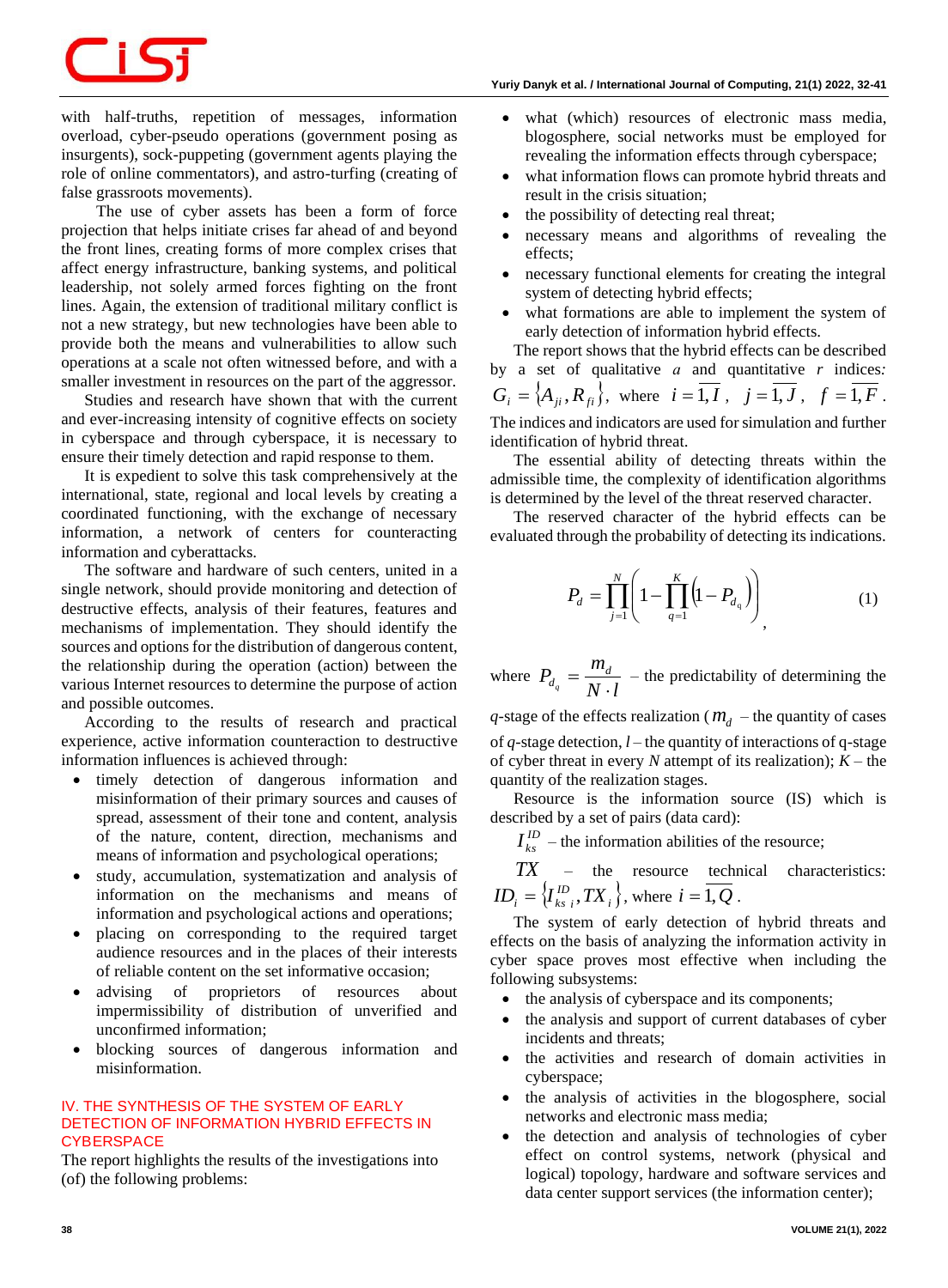- the detection and analysis of the technologies of the information effects on data center (information center) operators by means of cyberspace;
- detection and analysis of the technologies of the information and cyber effects on the critical elements of the infrastructure, subjects and objects of defense and security sector authorities of the state, society and personality under the conditions of hybrid conflicts of various intensity;
- the content analysis. Detection of content, which itself or in combination with other influences leads to the formation of destructive narratives and cognitive dissonance;
- the modeling of measures and means of cyber defense of wire and wireless networks of the data center (information center);
- the modeling of measures and means of cyber defense of the system of control, network (physical and logical) topology, software and hardware services and data center (information center) support services;
- the technologies of the information security of the data center (information center) operators through cyberspace;
- the technology of cryptoanalysis and cryptographic security modeling;
- the modeling of measures, means and technologies of protection from the information and cyber effects of critical elements of the components of the infrastructure, subject and objects of the defense and security sector authorities of the state, society and personality under the conditions of hybrid conflicts of various intensity;
- the modeling and simulation of actions in cyberspace, organization of exercises (training) in cyber security and cyber defense;
- the modeling of cyber-attacks on the cryptosystems of the data center (information center);
- the modeling of socio-technical cyber-attacks through cyber defense on the data-center (information center) operators, subjects and objects of defense and security sector authorities of the state, society and personality under the conditions of hybrid conflicts of various intensity;
- the testing of data center services for cyber security.

Functional blocks and their interrelations are shown in Fig. 1.



Figure 1. Functional blocks of the system.

According to the outline formed the efficiency of the system determines the totality of particle criteria of its subsystems. In the traditional case the system which is being synthesized must meet the following requirements: ensuring the minimum time  $t_s$  which is determined for eliminating CS; possessing a high authenticity level of solutions *Ds* which are formulated for eliminating CS; providing for the best information excessiveness  $IN_s$  for taking solutions aimed at eliminating CS. Thus, the list of criteria requirements for implementing the structural synthesis of the system of early detection of information hybrid effects can be presented as follows:

$$
\begin{cases}\n t_s \to \min, t_s \le t_{spor}, \\
D_s \to \max, D_s \ge D_{spor}, \\
IN_s \to \max, IN_{smin} \le IN_s \le IN_{smax}.\n\end{cases}
$$
\n(2)

The criteria requirements prove contradictory. Ensuring the highest level of authenticity requires the increase in the number of monitoring sources. This in its turn provides for the increase in time spent on implementing the process of monitoring and information analysis.

The subsystems cited above are realized on the basis of automated working places (AWP) as a universal functional unit.

The efficient measures aimed at detecting hybrid activities, localizing and eliminating specific situations with the use of the cluster-oriented approach require the situational structural and parametric synthesis of the integrated distributed information system of control and situation control of its structure and parameters. The above provides for temporal, structural and functional distribution of tasks related to the processing and analysis of intensive and dense information flows under considerable content dynamics for detecting destructive elements and effects which can result in the emergence of critical situations of various origins.

The technique of the structural and parametric synthesis covers the following stages:

*1) Forming the segment of initial data* (CS, AWP, IS data cards) in accordance with the information of data base and knowledge base formed a priori.

*2) Determining the optimal quantitative composition* of AWP subsystems and appropriate IS with the use of optimization models [19].

*3) Synthesizing the structure* of the system of detecting the information hybrid effects in accordance with [20].

*4) Assessing the efficiency* of the results of AWP subsystems configuration/

*5)* In case of changes observed in the current situation *the repetition of points 1-4* is implemented.

The efficient detection and prevention of destructive information and psychological activities of the enemy in cyberspace with the aim of counteracting them operationally stipulate the necessity of creating situational centers whose composition, structure and construction architecture have to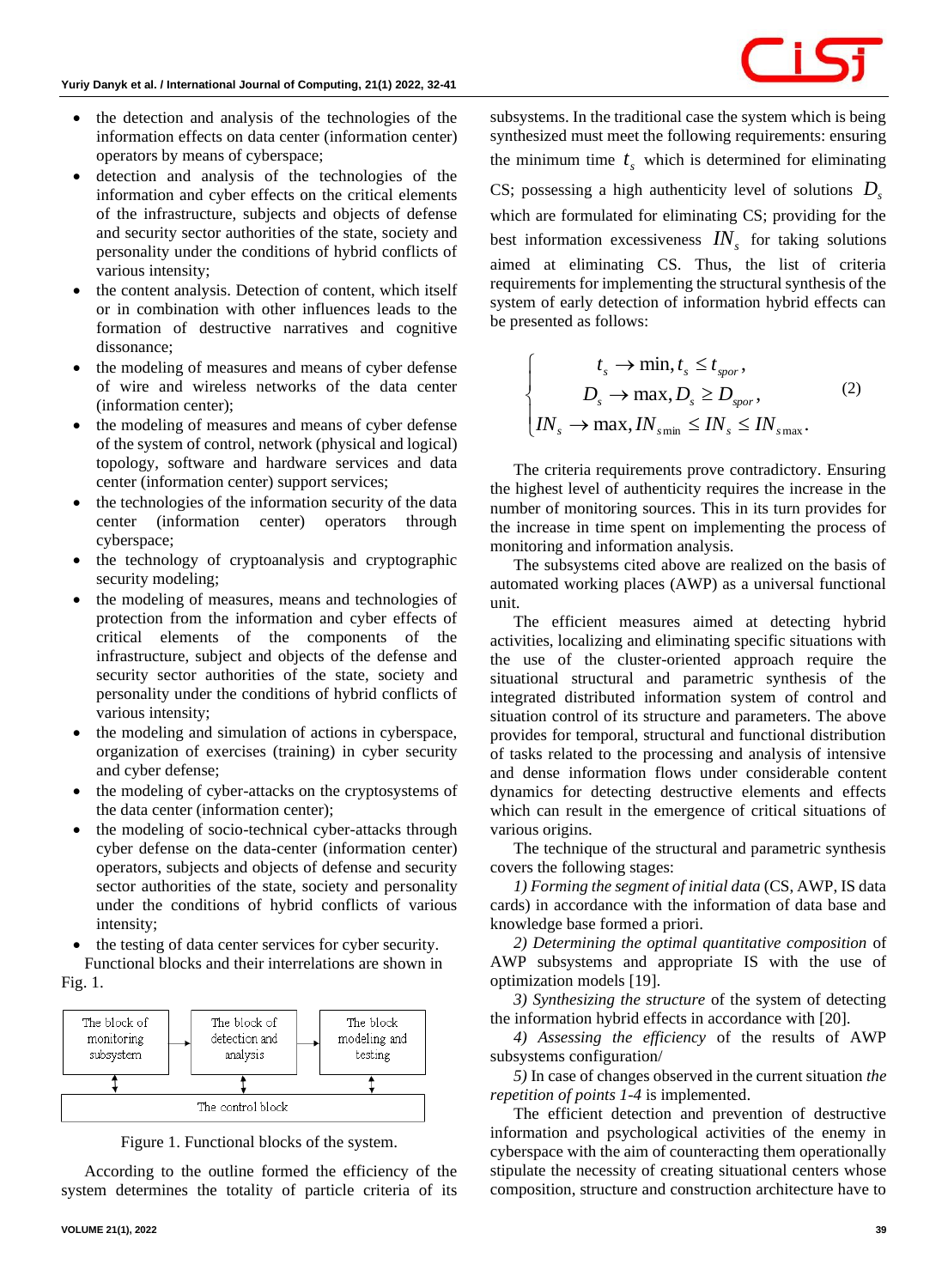# 71 S

include standard and variable sets of specialized AWP with the above cited functions which can be united on the national and international levels in specialized network formations which are created with respect to cluster aggregation principle. They must provide for monitoring and detecting destructive activities and their indicators, mechanisms (strategies, tactics, techniques, forms and methods) of realization.

The measures aimed at neutralizing the destructive information and cyber effects and their sources through cyberspace on the cognitive space can be as follows:

- giving advance notice to web-site owners (if known) about the impossibility of spreading fake or unauthentic, unchecked information, thus recommending them to delete it in case of its hazardous effects on the subjects and objects of national security (personality, society, state);
- blocking web-resources and deleting the content on condition that the web-site owner or moderator cannot be identified and the content itself really poses threat to the subject of object of national security [21].

To ensure the functioning of the system elements which are coordinated in space and synchronized in time the process of the situational structural and parametric synthesis of complex distributive system and the situational control over its structure (Fig. 2) and parameters must be implemented.



Fig. 2. The structure of situational centre.

#### **V. CONCLUSIONS**

Ensuring national security and defense in modern conditions and in the future requires an effective national cybersecurity system.

The basis for the formation of a national cybersecurity system is a comprehensive and systematic approach to the availability and effective implementation of all necessary organizational and technical measures to ensure cybersecurity.

The report considers the crisis situations which emerge as a result of the information and cyber activities of a hybrid character. It also highlights the indices and indicators of the information hybrid effects through cyberspace.

On the basis of analyzing the information activity in cyberspace the author proposes a theoretically substantiated and experimentally proved composition related to the system of early detection of the information hybrid effects.

It is shown that the localization and elimination of a specific critical situation require the situational structural and parametric synthesis of the complex distributive information system of management and situational control. The situational center proves to be its basic element.

The report also dwells on the functions, standard and variable sets of software and hardware complexes of specialized automated working places.

The practical application of software and hardware complexes for the automated realization of the process of monitoring, the analysis of activity in cyberspace prove the possibility of ensuring early detection of information hybrid threats and effects.

#### **References**

- [1] F. Hoffman, "Hybrid Warfare and Challenges," Joint Forces Quarterly, issue 52, pp. 34-39, 2009.
- [2] H. Gunneriusson, "Hybrid warfare: Development, historical context, challenges and interpretations," Icono 14, vol. 19, issue 1, pp. 15-37, 2021. DOI: ri14.v19i1.160
- [3] B. Boyer, "Countering hybrid threats in cyberspace," *Cyber Defense Review*, vol. 2, ed. 3, 2015.
- [4] N. Iancu, A. Fortuna, C. Barna, *Countering Hybrid Threats: Lessons Learned from Ukraine*, IOS Press BV, Amsterdam, 2016, 286 p.
- [5] S. Harris, Cyberwar @: The Fifth Theater of War, 2014.
- [6] J. Suler, "The online disinhibition effect," *Cyber Psychology and Behavior*, vol. 7, issue 3, 321-326, 2004.
- [7] Cyber War: The Next Threat to National Security and What to Do About It by Richard A. Clarke http://indianstrategicknowledgeonline.com/web/Cyber\_War\_- \_The\_Nex\_Threat\_to\_National\_Security\_and\_What\_to\_Do\_About\_I t\_(Richard\_A\_Clarke)\_(2010).pdf, 2010.
- [8] P. Eronen, *Russian Hybrid Warfare: How to Confront a New Challenge to the West*, FDD PRESS, 2016, 27 p.
- [9] B. Renz and H. Smith, *Russia and Hybrid Warfare – Going Beyond the Label.* [Online]. Available at: http://www.helsinki.fi/aleksanteri/english/publications/presentations/ papers/ap\_1\_2016.pdf.
- [10] Cyberspace Threats and Vulnerabilities. [Online]. Available at: http://www.informationclearinghouse.info/pdf/cyber\_warfare\_case\_f or\_action.pdf.
- [11] P. Cornish, R. Hughes, and D. Livingstone, *Cybers Pace and the National Security of the United Kingdom. Threats and Responses*, A Chatham House Report, March 2009.
- [12] What is Cyber Threat Intelligence, and why you Need It, 2017 [Online]. Available at: https://blog.unloq.io/what-is-cyber-threatintelligence-and-why-you-need-it-fd33e24954da.
- [13] M. Mateski, C. Trevino, and C. Veitch, et al. Cyber Threat Metrics. Sandia National Laboratories Report, March 2012.
- [14] J. Andress, S. Winterfeld, R. Rogers, *Cyber Warfare: Techniques, Tactics and Tools for Security Practitioners*, Amsterdam: Syngress/Elsevier, 2011, 289 p.